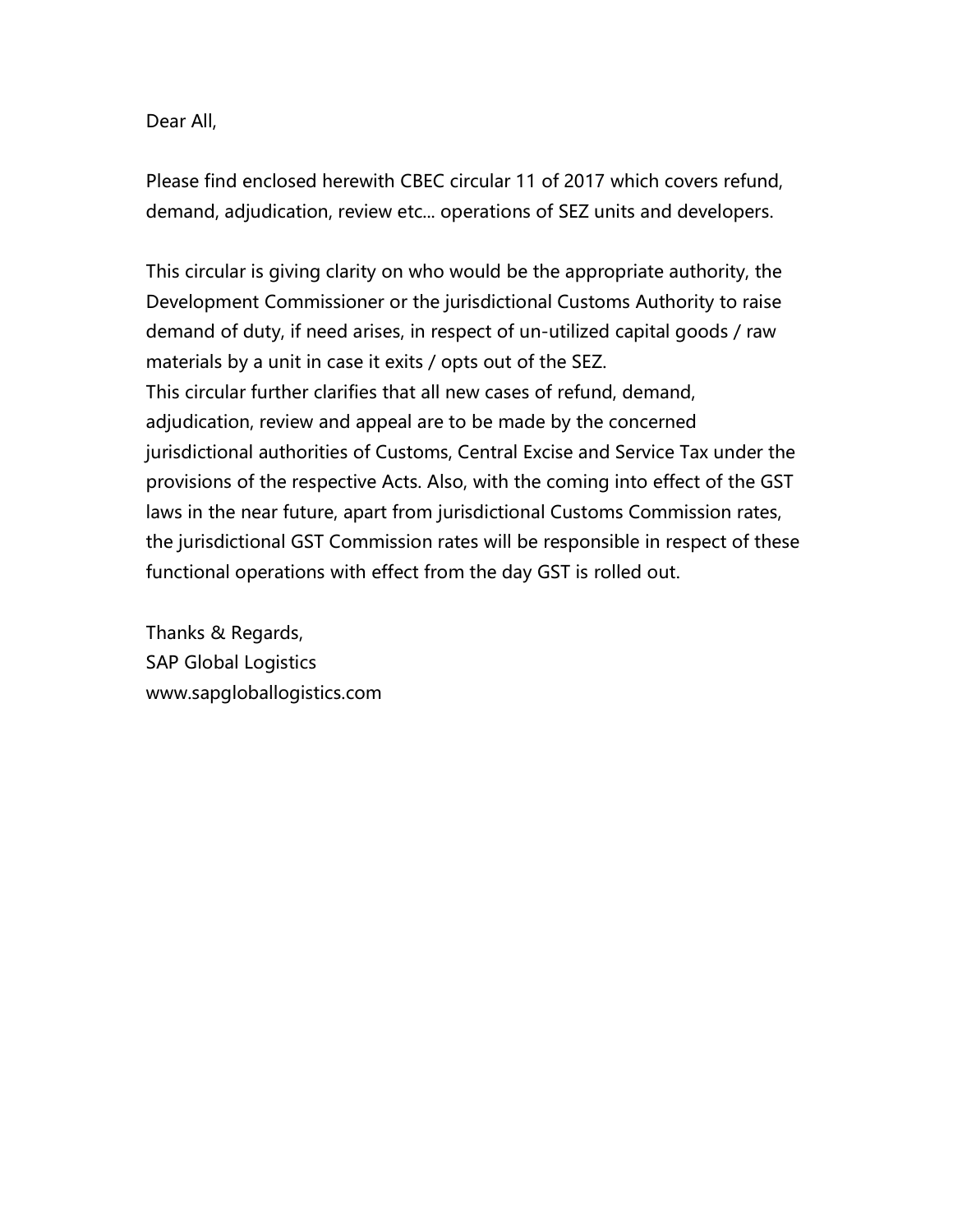## CUS CIR NO. 11/2017 DATE 31/03/2017

## Clarification regarding amendment in Special Economic Zone Rules, 2006 in Rule 47, after sub-rule (4) dated 05.08.2016 - reg.

Representations have been received from field formations requesting clarification regarding amendments made in the Special Economic Zone Rules, 2006 by way of inserting a new Rule 47 (5) brought vide Department of Commerce (DoC) Notification No. GSR 772(E) dated 05.08.2016 wherein functional operations like Refund, Demand, Adjudication, Review and Appeal are to be made by jurisdictional Customs and Central Excise authorities in accordance with the relevant provisions contained in the Customs Act, 1962 & Central Excise Act, 1994 and the Finance Act, 1994.

2. Doubts have been raised regarding operationalization of these functions, appropriate authority and time limitation in respect of these functional operations, especially refund claims filed prior to the date of coming into effect of the said notification, i.e. 05.08.2016. It has been further asked to clarify as to who would be the appropriate authority, the Development Commissioner or the jurisdictional Customs Authority to raise demand of duty, if need arises, in respect of un-utilized capital goods/raw materials by a unit in case it exits/ opts out of the SEZ.

3. Matter has been examined by the Board. The following clarification is accordingly issued in this regard.

3.1 With regard to whether these functional operations of refund, demand, adjudication etc. are to be handled prospectively or retrospectively, it is a settled law that unless, otherwise expressed specifically for retrospective application in the notification itself, all notifications are applicable prospectively only. Therefore, all new cases of refund, demand, adjudication, review and appeal are to be made by the concerned jurisdictional authorities of Customs, Central Excise and Service Tax under the provisions of the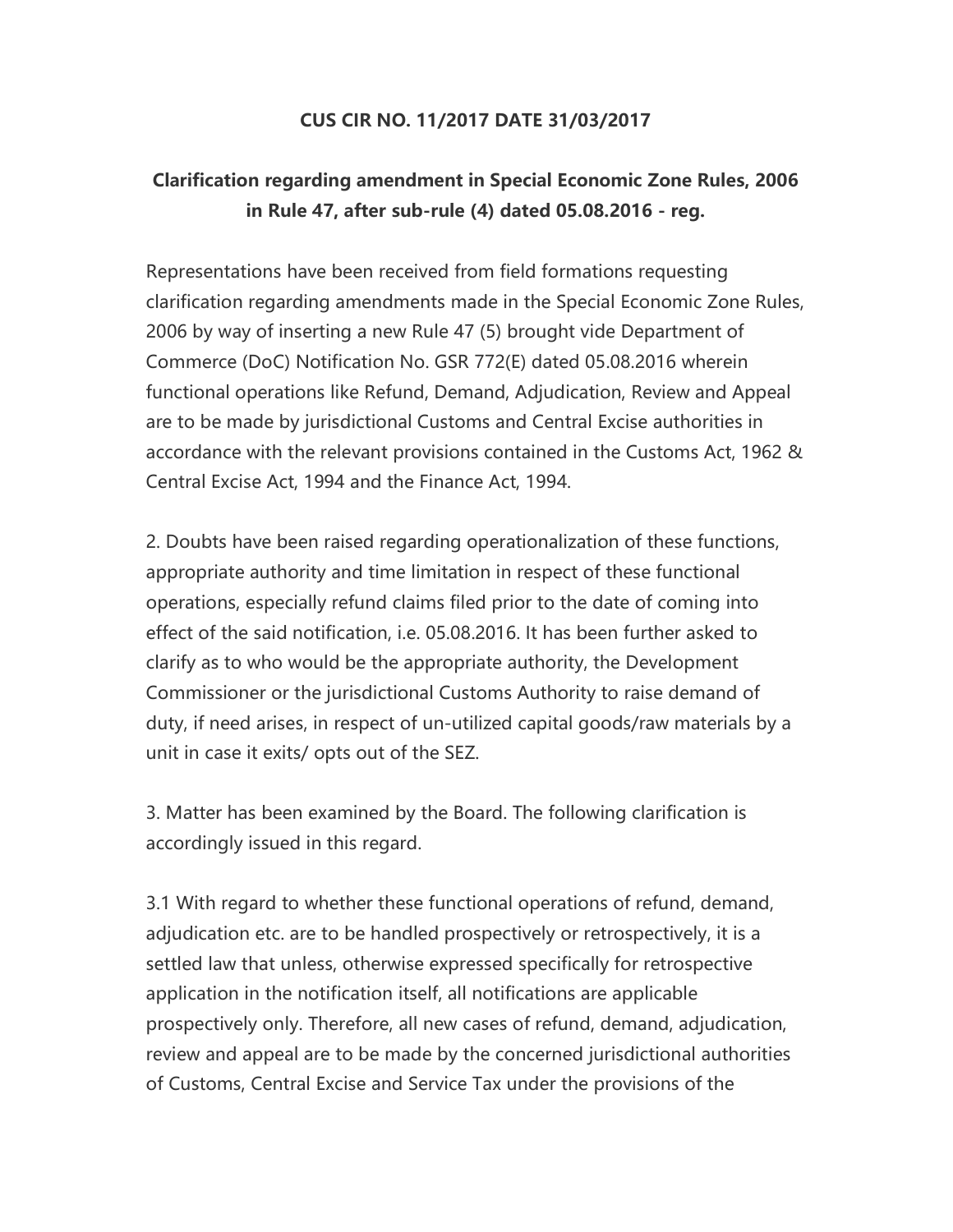respective Acts. Also, with the coming into effect of the GST laws in the near future, apart from jurisdictional Customs Commissionerates, the jurisdictional GST Commissionerates will be responsible in respect of these functional operations with effect from the day GST is rolled out.

3.2 The standard operating procedures in respect of these functional operations would be as provided in the table below:

|              | SI.No. Functional | <b>Standard Operating Procedure (SOP)</b>                                                                                                                                                                                                                                                                                                                                                                                                                                                                                                                                    |
|--------------|-------------------|------------------------------------------------------------------------------------------------------------------------------------------------------------------------------------------------------------------------------------------------------------------------------------------------------------------------------------------------------------------------------------------------------------------------------------------------------------------------------------------------------------------------------------------------------------------------------|
|              | Operation         |                                                                                                                                                                                                                                                                                                                                                                                                                                                                                                                                                                              |
| $\mathbf{1}$ | Refund            | i. The SEZ unit/ Developer shall file the refund<br>application<br>addressed to<br>the<br><b>Deputy</b><br>Commissioner/ Assistant Commissioner of policy<br>or technical, as it may be called, in the Office of<br>Jurisdictional Commissioner of Customs, Central<br>Excise, Service Tax or GST as the case may be.<br>ii. If required, DC/AC (Policy/ Technical or as they<br>may be called in the GST regime) would seek<br>comments from the office of the concerned<br>Development Commissioner on admissibility,<br>limitation including aspects of unjust enrichment |
|              |                   | of this refund claim under Customs<br>law.<br>iii. The office of the Development Commissioner<br>must provide comments within a maximum period<br>of 2 weeks from the date on which such<br>communication is received from the office of the<br>AC<br>(Policy/ Technical).<br>DC/<br>iv. DC/ AC (Policy/ Technical) will issue a Speaking<br>Order while sanctioning such refund claims.                                                                                                                                                                                     |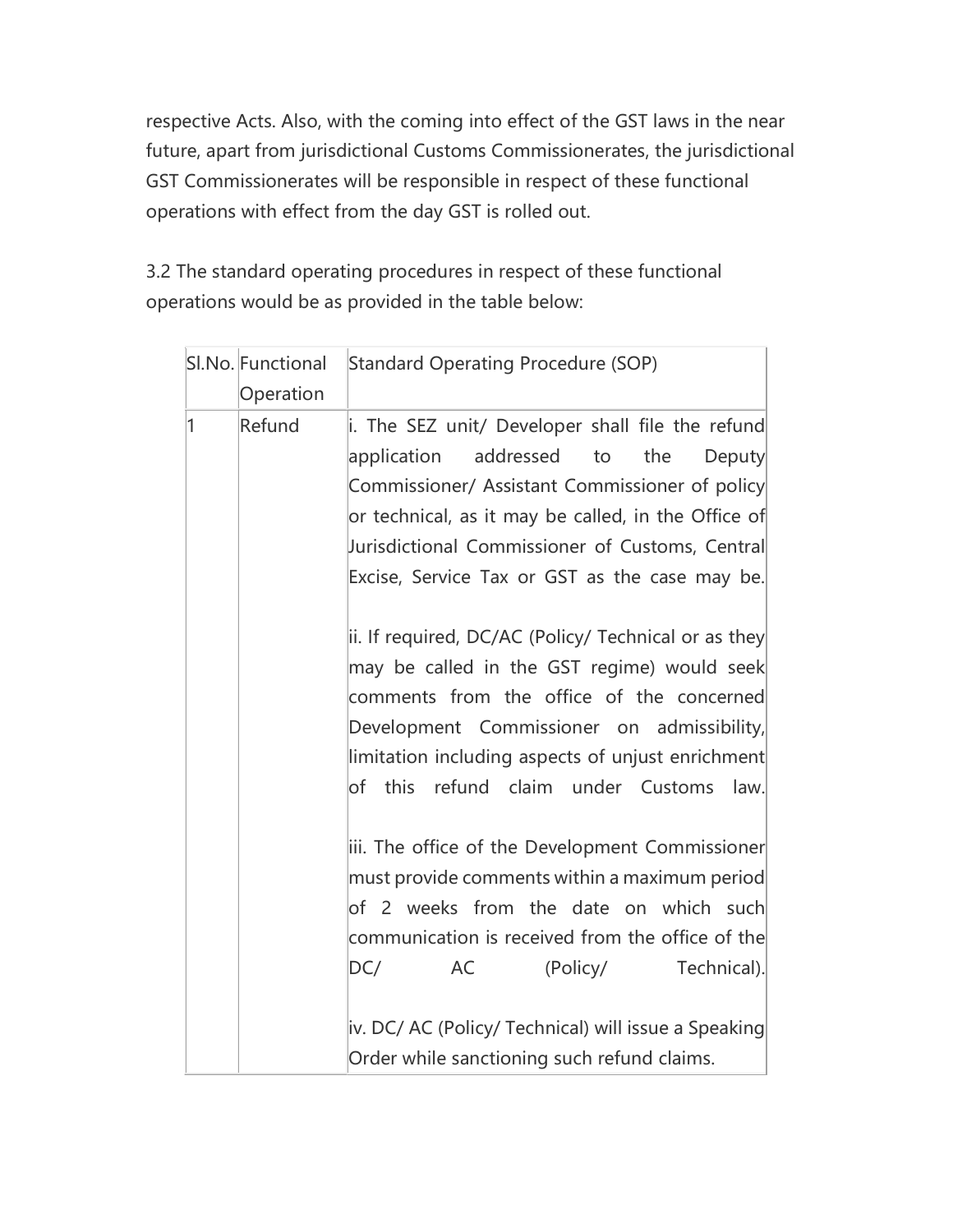| $\overline{2}$ | Demand | i. The draft demand/ show cause notice shall be<br>prepared by the Specified Officer/ Authorized<br>Officer<br>$\mathsf{in}$<br>the concerned<br>office of<br>the<br>Development Commissioner and should<br>be<br>transferred to the DC/AC (Policy or Technical or as                                                                                                                                    |
|----------------|--------|----------------------------------------------------------------------------------------------------------------------------------------------------------------------------------------------------------------------------------------------------------------------------------------------------------------------------------------------------------------------------------------------------------|
|                |        | they may be called in the GST regime) in the office<br>of the jurisdictional Customs/ Central Excise/<br>Service Tax or GST Commissioner at least 8 weeks<br>before the demand becomes time barred along<br>with<br>all<br>Relied Upon Documents (RUDs)                                                                                                                                                  |
|                |        | ii. DC/ AC (Policy or Technical) will be at liberty to<br>examine all aspects with respect to the demand,<br>and if necessary, may seek further inputs/<br>information from the office of the concerned<br>Development Commissioner before putting up to<br>the appropriate authority based on the monetary<br>limits prescribed for issuance of the Show Cause<br>Notice<br>from<br>time.<br>time<br>to |
|                |        | iii. Demand for the past period will be issued by<br>the office of the jurisdictional Commissioner of<br>Customs/ Central Excise/ Service Tax/ GST if it is<br>duly<br>by the<br>Specified<br>sponsored<br>Officer/Authorized Officer and the demand<br>confirms to the time limitation under Customs,<br>Central Excise, Service Tax or GST laws and<br>procedure prescribed under (i) & (ii) above.    |
| 3              |        | Adjudication All pending demands shall be adjudicated by the<br>appropriate authority as prescribed under the<br>Customs, Central Excise, Service Tax or GST laws<br>and the rules made there under including                                                                                                                                                                                            |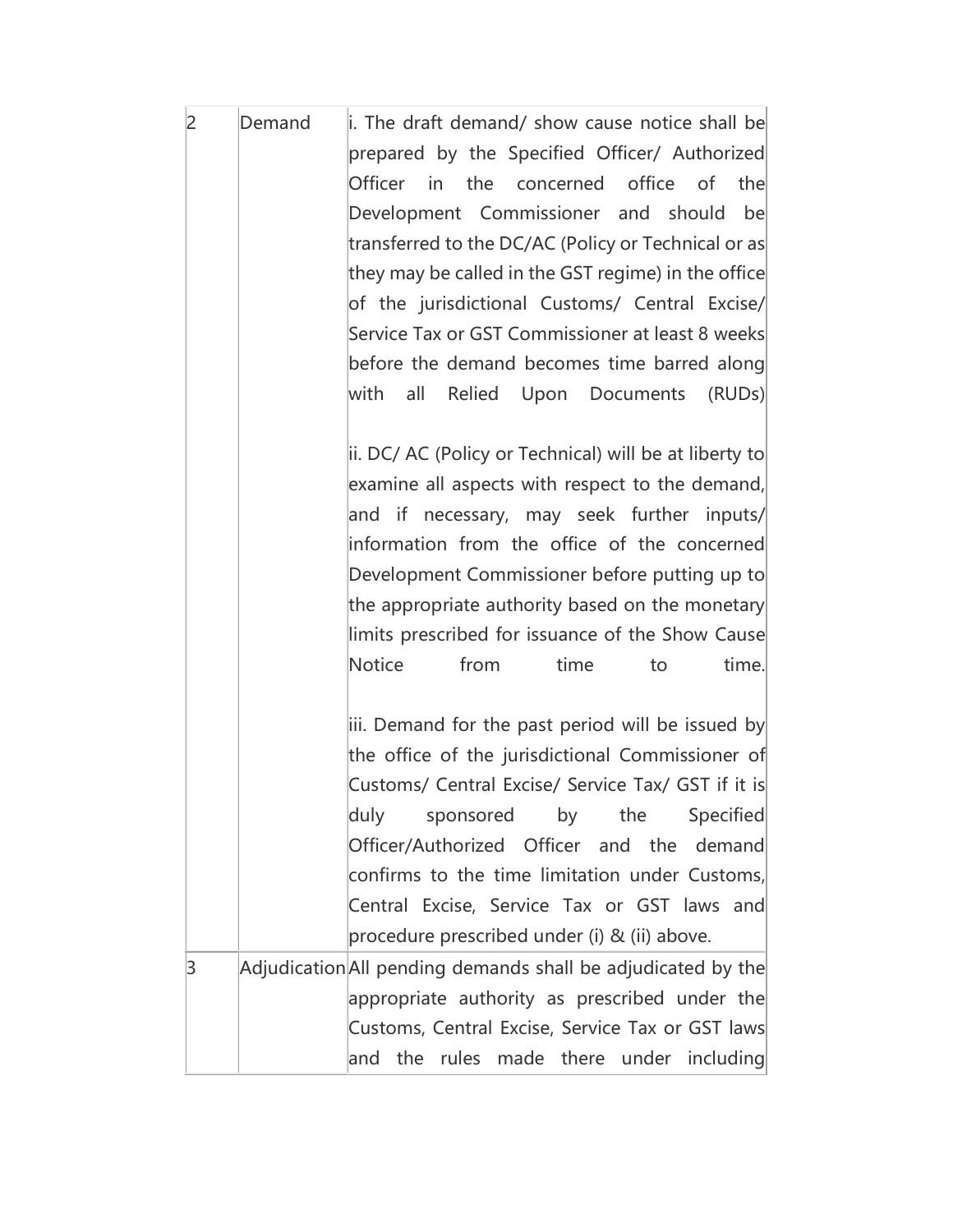|   |               | demands issued prior to 05.08.2016 because the     |
|---|---------------|----------------------------------------------------|
|   |               | act of adjudication is prospective in nature.      |
| 4 | <b>Review</b> | &Same as provided under the Customs, Central       |
|   | Appeal        | Excise, Service Tax or the GST laws and rules made |
|   |               | there under. In case, a demand gets confirmed,     |
|   |               | the realization there of must be initiated by the  |
|   |               | jurisdictional Customs/ Central Excise/ Service    |
|   |               | Tax/ GST authority. However, the office of the     |
|   |               | Development Commissioner will assist the           |
|   |               | Customs authority in such realization as they have |
|   |               | the BLUT (Bond cum Letter of Undertaking) signed   |
|   |               | the unit/ developer and they<br>by<br>are          |
|   |               | administratively under their jurisdiction.         |

3.3 The question now arises as to how the old cases of refund pending as on the date of the coming into effect of this notification will be sanctioned/ entertained by the Customs, Central Excise or Service Tax or Central GST authorities. The gap in the law was that there was no provision of giving refund in SEZ law. That provision has now been extended by way of amending SEZ Rules by inserting new Rule 47 (5) empowering officers of Customs to issue refund claims. Therefore, refund cases of past, which are otherwise in order, both on account of limitation and merit (even though filed in the office of the Development Commissioner) should be issued by Customs officers.

3.4 The issue of interest on delayed payment of refund may arise in some cases. However, in such cases, the date on which such refund claims are received by jurisdictional Customs, Central Excise or Service Tax or Central GST field formations would be relevant for our officers for the purpose of interest rather than the period for which it was lying with SEZ authorities, for which DOC will take necessary action as deem fit by them, if need arises.

3.5 The second issue relates to appropriate authority to demand duty in case a unit opts out of the SEZ scheme. As per Rule 74 of SEZ Rules, 2006, such exit